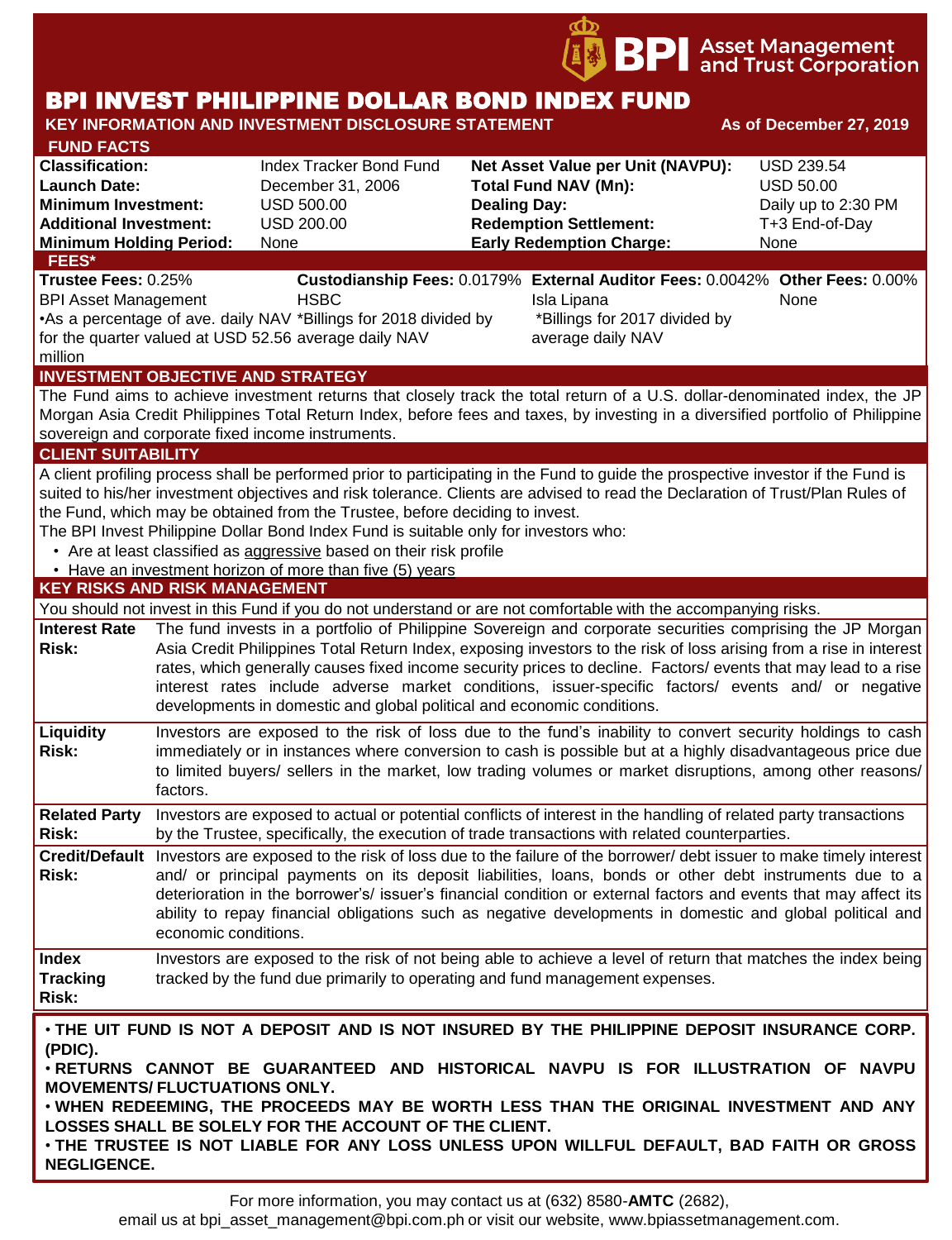# **FUND PERFORMANCE AND STATISTICS AS OF DECEMBER 27, 2019**

(Purely for reference purposes and is not a guarantee of future results)



**Fund 0.36 -0.06 3.23 13.27 19.03 139.54 Benchmark** 0.36 0.01 3.46 13.95 20.45 152.49

\*Benchmark is the JP Morgan Asia Credit Philippines Total Return

**Fund 13.27 6.04 5.98 5.21 4.85 6.95 Benchmark** 13.95 6.42 6.40 5.68 5.33 7.39

**Fund 13.27 -0.73 5.85 2.96 3.41 10.75 Benchmark** 13.95 -0.61 6.36 3.53 3.97 11.47

**1 mo 3 mo 6 mo 1YR 3YRS S.I.<sup>2</sup>**

**1YR 2YRS 3YRS 4YRS 5YRS S.I.**

**YTD 2018 2017 2016 2015 2014**

| <b>NAVPU over the past 12 months</b>   |        |
|----------------------------------------|--------|
| Highest                                | 241.68 |
| Lowest                                 | 211.47 |
| <b>STATISTICS</b>                      |        |
| <b>Weighted Ave Duration (Yrs)</b>     | 7.113  |
| Volatility, Past 1 Year (%) 3          | 3.00   |
| Port. Weighted Yield to Maturity (%)   | 2.911  |
| <b>Current Number of Holdings</b>      | 49     |
| Tracking Error (3-Yr) <sup>4</sup> (%) | 0.43   |

<sup>1</sup>Returns are net of fees.

<sup>2</sup>Since Inception

<sup>3</sup>Measures the degree to which the Fund fluctuates vis-à-vis its average return over a period of time.

<sup>4</sup>Measure of deviation between the Fund's return and benchmark returns. A lower number means the Fund's return is closely aligned with the benchmark. 5 Includes accrued income, investment securities purchased, accrued expenses, etc.

\*Declaration of Trust is available upon request through branch of account.

| <b>PORTFOLIO COMPOSITION</b>                        |               | <b>TOP TEN HOLDINGS</b>   |                 |
|-----------------------------------------------------|---------------|---------------------------|-----------------|
| <b>Allocation</b>                                   | % of Fund     | <b>Name</b>               | <b>Maturity</b> |
| Government                                          | 64.68         | <b>RoP Bonds</b>          | 10/23/2034      |
| Corporates                                          | 33.41<br>0.15 | <b>RoP Bonds</b>          | 3/1/2041        |
| Cash<br>Time deposits and money market              | 0.60          | <b>RoP Bonds</b>          | 2/2/2030        |
| Other receivables – net of liabilities <sup>5</sup> | 1.16          | <b>RoP Bonds</b>          | 3/16/2025       |
| <b>Maturity Profile</b>                             |               | <b>RoP Bonds</b>          | 1/14/2031       |
| Cash and Less than 1 Year                           | 1.91          | <b>RoP Bonds</b>          | 1/15/2032       |
| Between 1 and 3 Years                               | 10.95         | <b>RoP Bonds</b>          | 2/2/2042        |
| Between 3 and 5 Years                               | 29.21         | <b>UG Summit Holdings</b> | 1/23/2023       |
| Between 5 and 7 Years                               | 9.77          | <b>RoP</b> Bonds          | 1/21/2024       |
| Between 7 and 10 Years                              | 8.02          | <b>RoP Bonds</b>          | 2/1/2028        |
| More than 10 Years                                  | 40.15         |                           |                 |

### **RELATED PARTY TRANSACTIONS\***

**CUMULATIVE PERFORMANCE (%) <sup>1</sup>**

Index

**ANNUALIZED PERFORMANCE (%) <sup>1</sup>**

**CALENDAR YEAR PERFORMANCE (%) <sup>1</sup>**

The Fund has investments and trade transactions with BPI Asset Management and Trust Corporation (BPI AMTC):

Ayala Corporation - USD 0.95 million AC Energy – USD 0.32 million

Investments in the said outlets were approved by the BPI AMTC's Board of Directors. Likewise, all related party transactions are conducted on an arm's length and best execution basis and within established limits.

Related party in accordance with BPI AMTC's internal policy.